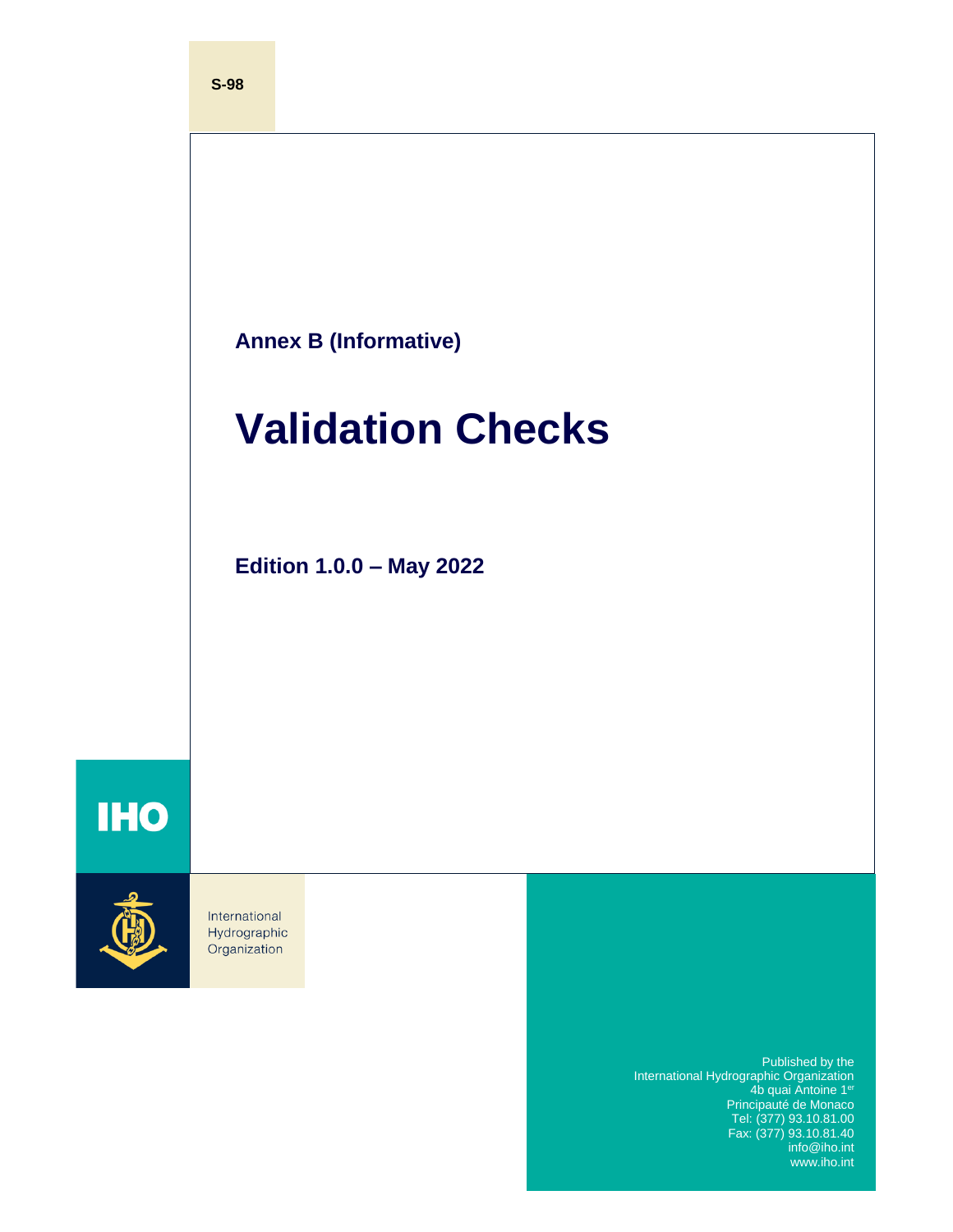#### © Copyright International Hydrographic Organization 2022

This work is copyright. Apart from any use permitted in accordance with the [Berne](http://www.wipo.int/treaties/en/ip/berne/trtdocs_wo001.html)  [Convention for the Protection of Literary and Artistic Works](http://www.wipo.int/treaties/en/ip/berne/trtdocs_wo001.html) (1886), and except in the circumstances described below, no part may be translated, reproduced by any process, adapted, communicated or commercially exploited without prior written permission from the International Hydrographic Organization (IHO). Copyright in some of the material in this publication may be owned by another party and permission for the translation and/or reproduction of that material must be obtained from the owner.

This document or partial material from this document may be translated, reproduced or distributed for general information, on no more than a cost recovery basis. Copies may not be sold or distributed for profit or gain without prior written agreement of the IHO Secretariat and any other copyright holders.

In the event that this document or partial material from this document is reproduced, translated or distributed under the terms described above, the following statements are to be included:

*"Material from IHO publication [reference to extract: Title, Edition] is reproduced with the permission of the IHO Secretariat (Permission No ……./…) acting for the International Hydrographic Organization (IHO), which does not accept responsibility for the correctness of the material as reproduced: in case of doubt, the IHO's authentic text shall prevail. The incorporation of material sourced from IHO shall not be construed as constituting an endorsement by IHO of this product."* 

*"This [document/publication] is a translation of IHO [document/publication] [name]. The IHO has not checked this translation and therefore takes no responsibility for its accuracy. In case of doubt the source version of [name] in [language] should be consulted."*

The IHO Logo or other identifiers shall not be used in any derived product without prior written permission from the IHO Secretariat.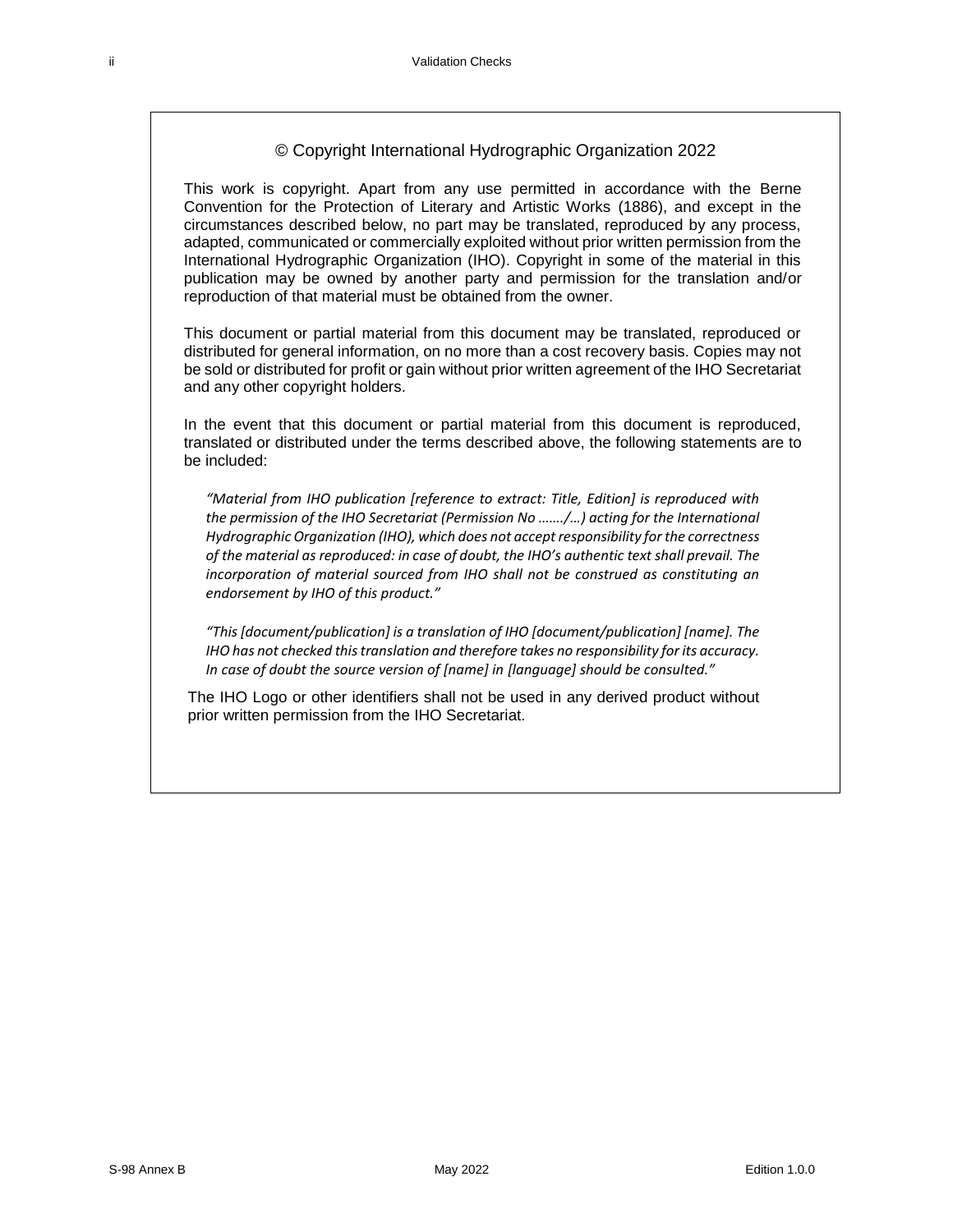# **Contents**

| $B-5.1$<br>$B-5.2$<br>$B-5.3$<br>$B-5.4$<br>$B-5.5$ |  |
|-----------------------------------------------------|--|
|                                                     |  |
|                                                     |  |
| $B-7.1$<br>B-7.2                                    |  |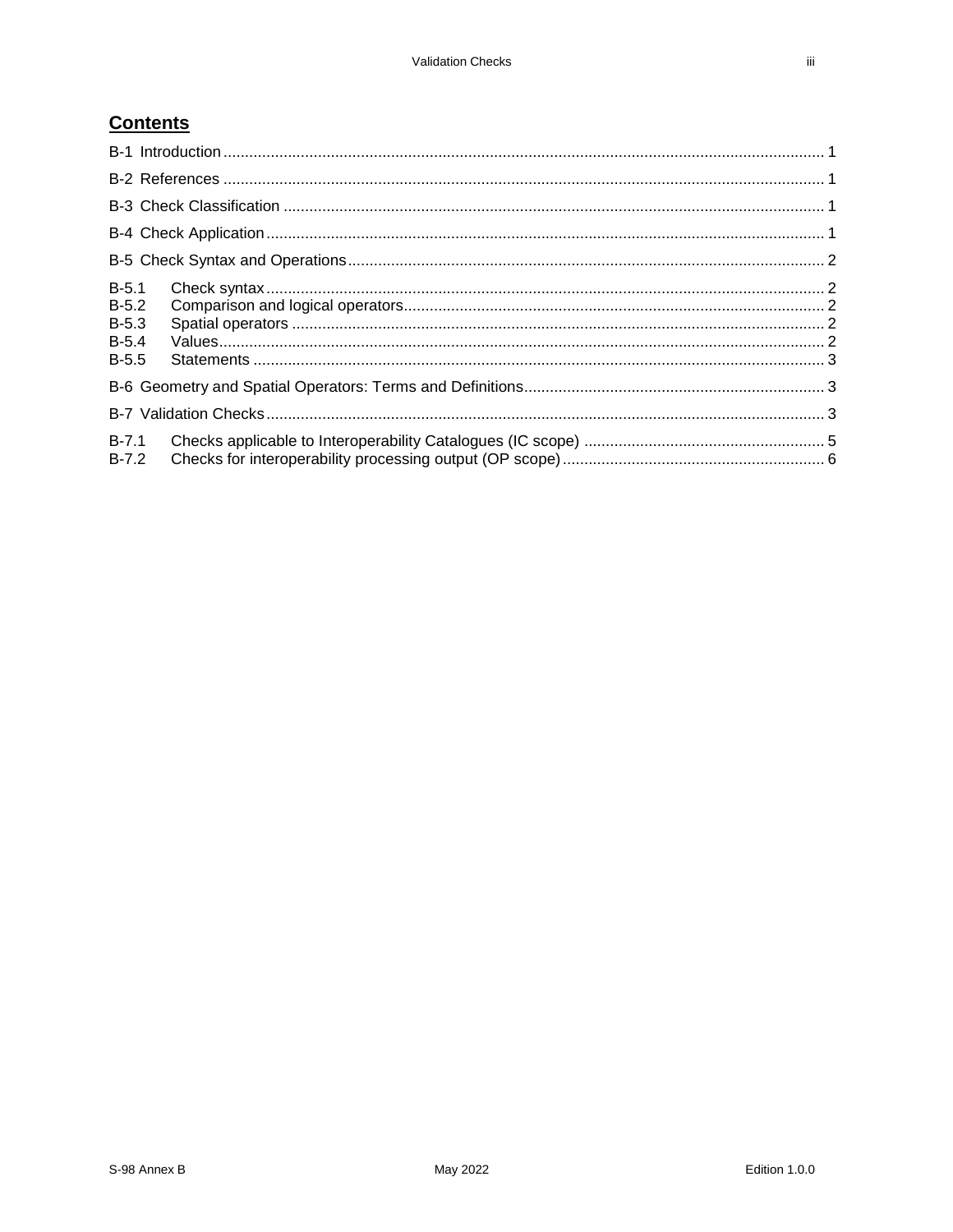# **Document History**

Changes to this Specification are coordinated by the IHO S-100 Working Group. New editions will be made available via the IHO website. Maintenance of the Specification shall conform to IHO Resolution 2/2007 (as amended).

| <b>Version</b><br><b>Number</b> | Date        | <b>Approved</b><br><b>By</b> | <b>Purpose</b>                                                                              |
|---------------------------------|-------------|------------------------------|---------------------------------------------------------------------------------------------|
| 0.0.1                           | 28 Aug 2020 | <b>RM</b>                    | First draft. Reviewed by EM.                                                                |
| 0.0.2                           | 01 Nov 2021 | J.Powell                     | Numerous revisions to take into account the S-98<br>Correspondence Group adjudication work. |
| 1.0.0                           | May 2022    | S-100WG                      | Submission to HSSC14 for approval.                                                          |
| 1.0.0                           | May 2022    | <b>HSSC</b>                  | Initial published version for evaluation and testing.                                       |
|                                 |             |                              |                                                                                             |
|                                 |             |                              |                                                                                             |
|                                 |             |                              |                                                                                             |
|                                 |             |                              |                                                                                             |
|                                 |             |                              |                                                                                             |
|                                 |             |                              |                                                                                             |
|                                 |             |                              |                                                                                             |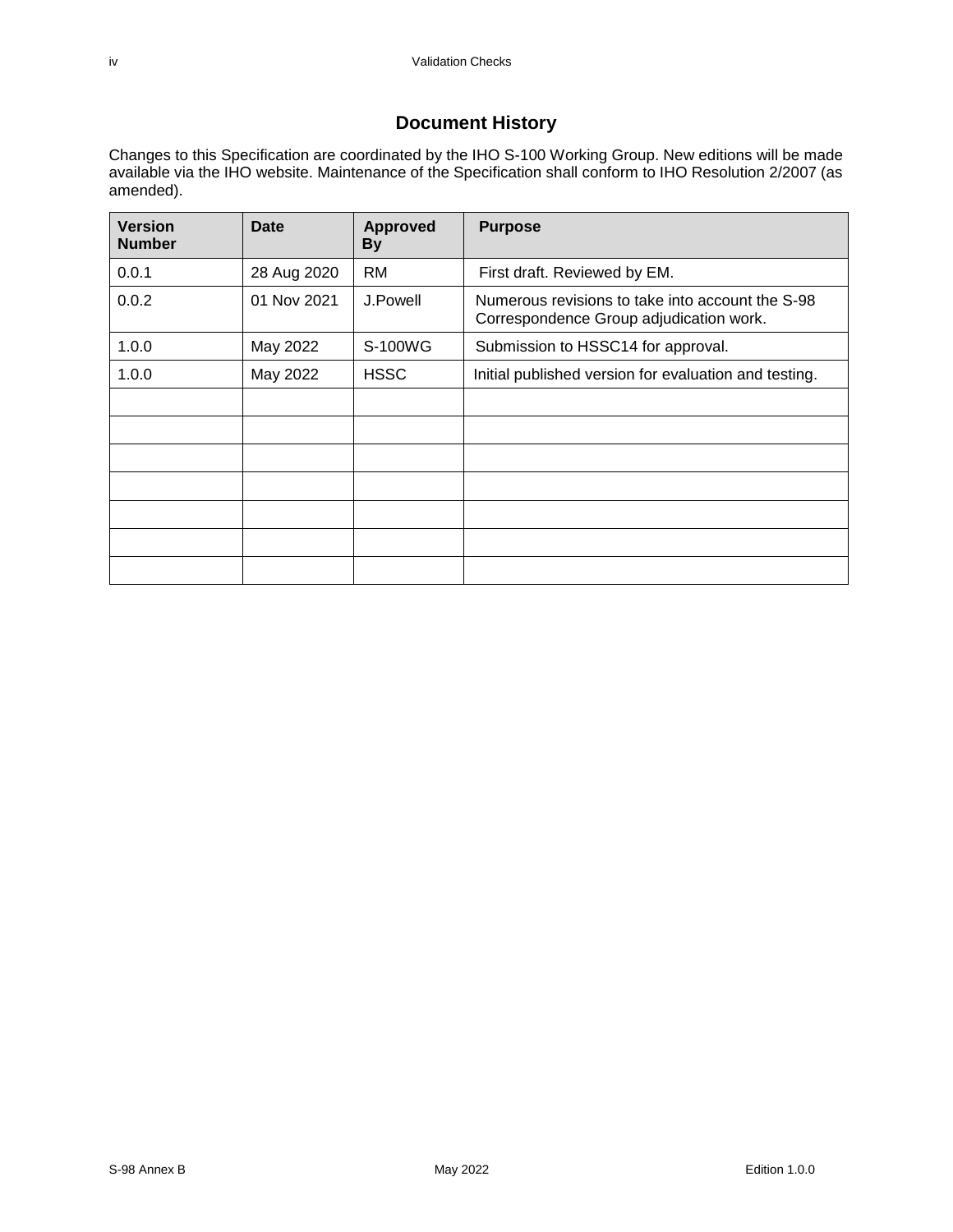### <span id="page-4-0"></span>**B-1 Introduction**

This Annex defines validation checks for developers of S-98 Interoperability Catalogues. The checks can be administered at any time during the production phase. They can also be applied downstream in the distribution and end user systems to test the conformance of an Interoperability Catalogue to the rules specified in S-100 Part 16 and S-98.

This Annex also defines tests for validating the operation of an Interoperability Catalogue on the data products to which it applies. As with the conformance checks, they can be applied by developers of Interoperability Catalogues or downstream in the distribution and end user systems.

The checks are based on the data quality measures and elements described in the "S-98 – Main" document (Clause 6) and Parts A/B/C/D (Clause 4 in each).

#### <span id="page-4-1"></span>**B-2 References**

| $S-58$      | IHO Publication S-58, ENC Validation Checks, Edition 6.1.0, September 2018.                   |
|-------------|-----------------------------------------------------------------------------------------------|
| S-97 Part C | IHO Publication S-97, Part C, IHO Data Quality Checklist, Edition 1.0.0, [Draft, March 2019]. |
| $S-100$     | IHO Publication S-100, Universal Hydrographic Data Model, Edition 5.0.0, June 2022.           |

## <span id="page-4-2"></span>**B-3 Check Classification**

Checks are classified as Critical Error, Error, or Warning as described in Table B-1 below.

**Table B-1 - Classification of checks**

|   | Critical<br>Error | An error which would make a dataset unusable in ECDIS through not loading or causing<br>an ECDIS to crash; or presenting data which is unsafe for navigation.          |
|---|-------------------|------------------------------------------------------------------------------------------------------------------------------------------------------------------------|
|   | Error             | An error which may degrade the quality of the dataset through appearance or usability<br>but which will not pose a significant danger when used to support navigation. |
| W | Warning           | An error which may be duplication or an inconsistency which will not noticeably degrade<br>the usability of a dataset in ECDIS.                                        |

Checks are also categorized according to their scopes (see Clause 6 in "S-98 – Main"), as follows:

- Checks which apply to the Interoperability Catalogue itself are categorized as "IC" checks.
- Checks which apply to the output of interoperability operations in the interoperability catalogue are categorized as interoperability output ("OP") checks.

# <span id="page-4-3"></span>**B-4 Check Application**

Checks do not apply to dataset terminations or cancellations, except where the check description explicitly states it applies in case of a termination or cancellation.

The Catalogue checks apply to each Interoperability Catalogue file, which is considered in the S-100 sense of "dataset".

There being no update format defined in S-98 Edition 1.0.x, checks are not designated as applying to "base" or "update" datasets.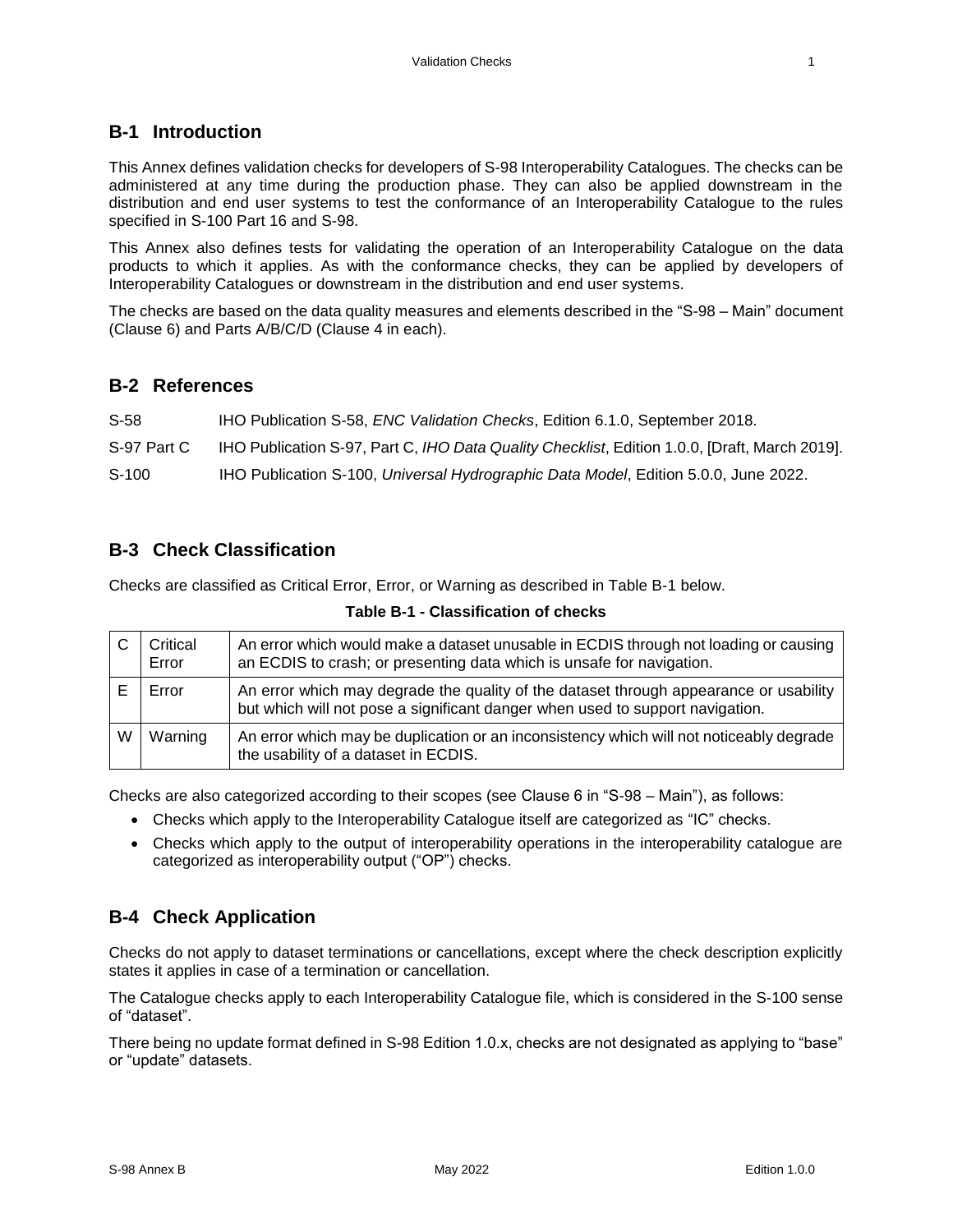## <span id="page-5-0"></span>**B-5 Check Syntax and Operations**

#### <span id="page-5-1"></span>**B-5.1 Check syntax**

In order to ensure that checks can be interpreted clearly and consistently a defined syntax has been used for the reworded checks wherever possible. Each check is a statement which generates a Critical Error, Error or Warning if the expression returns 'true'.

| Logical<br>D2/001<br>For each DepthArea, DredgedArea,<br>Consistency/<br>LandArea, DockArea, LockBasin,<br>Conceptual<br>UnsurveyedArea feature of geometric<br>Consistency<br>primitive area that is generated by an<br>S100 HybridTeature rule AND<br>OVERLAPS or Is WITHIN another<br>DepthArea, DredgedArea, LandArea,<br>DockArea, LockBasin, UnsurveyedArea<br>of geometric primitive area produced by<br>a S100 HivbridFeatureRule. | Skin of the earth Ensure features do D-42 (Qual elem D4)<br>features overlap.<br>not overlap. |
|--------------------------------------------------------------------------------------------------------------------------------------------------------------------------------------------------------------------------------------------------------------------------------------------------------------------------------------------------------------------------------------------------------------------------------------------|-----------------------------------------------------------------------------------------------|
|--------------------------------------------------------------------------------------------------------------------------------------------------------------------------------------------------------------------------------------------------------------------------------------------------------------------------------------------------------------------------------------------------------------------------------------------|-----------------------------------------------------------------------------------------------|

#### **Figure B-1 - Check syntax example**

In the example in Figure B-1 the check would return true and give an Error if Skin of the Earth features generated by different hybridization rules overlap.

#### <span id="page-5-2"></span>**B-5.2 Comparison and logical operators**

The following comparison and logical operators are used:

- Equal
- Not equal
- Less than
- Less than or equal to
- Greater than
- Greater than or equal to
- AND
- OR (inclusive OR)

#### <span id="page-5-3"></span>**B-5.3 Spatial operators**

Within this document the spatial operators (EQUALS, DISJOINT, TOUCHES, WITHIN, OVERLAPS, CROSSES, INTERSECTS, CONTAINS, and COINCIDENT), based on those laid out in the ISO standard 19125-1, are used to describe spatial relationships tested within the checks.

For all spatial operators a default tolerance should be applied in validation software which is equivalent to 1 pixel on an ECDIS of the lowest acceptable resolution according to the Performance Standards at the minimum display scale of the S-101 dataset involved in the test.

#### <span id="page-5-4"></span>**B-5.4 Values**

The following terms are used for types of values:

- Present An attribute is present and has been populated with:
	- o a value (for attributes not derived from XML string type); or
	- o the empty string (for attributes derived from the XML string type); or
	- o empty content, and is nilled as specified in the W3C XML Specification.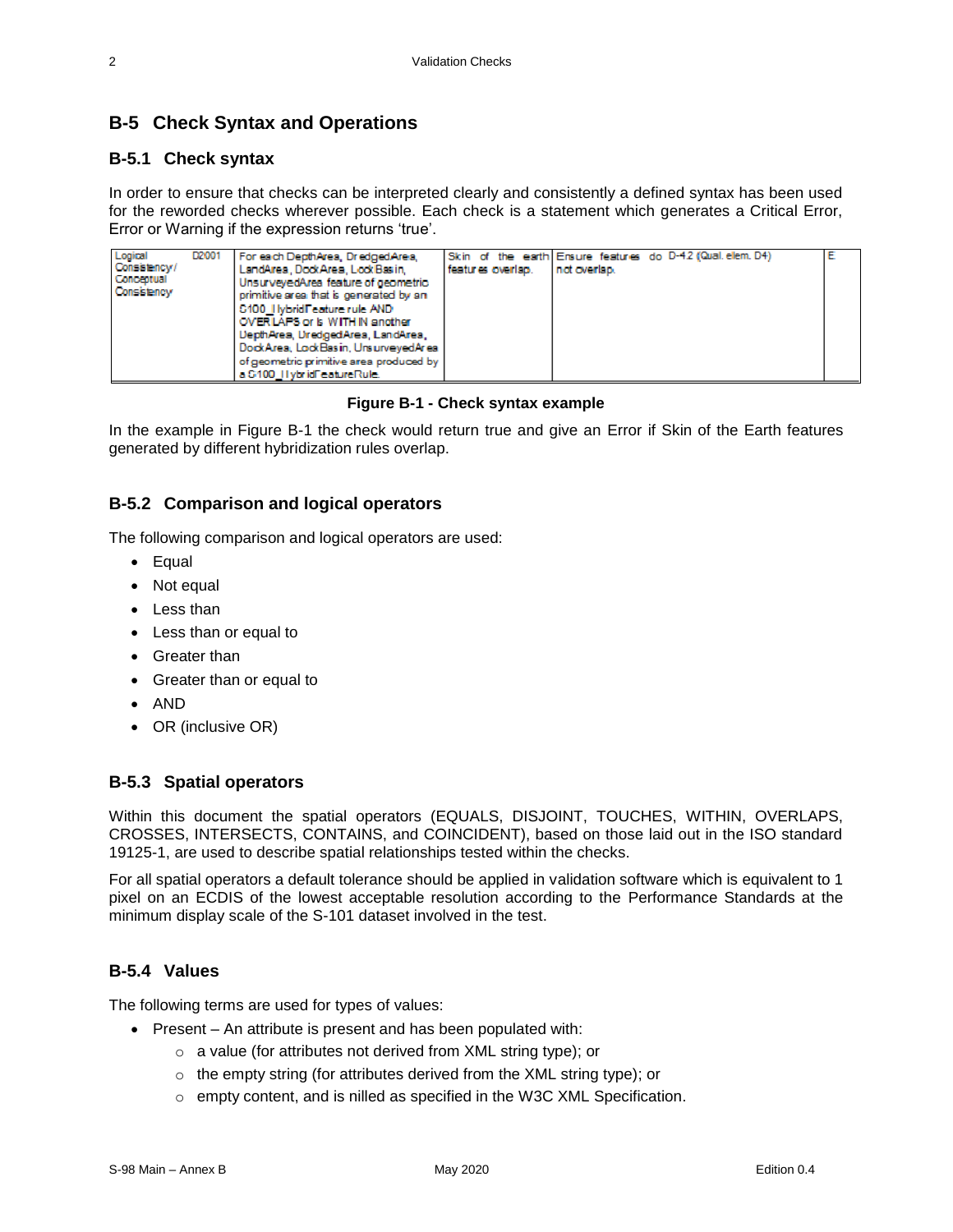- Null An attribute is present and has no content or is nilled as specified in the XML specification.
- notNull The attribute is present and has been populated with a value.

#### <span id="page-6-0"></span>**B-5.5 Statements**

The checks must be structured using the following statements:

- If A conditional statement which determines whether a further statement should be executed.
- For Repeat a statement until a statement is met (evaluates to "true"). For the purposes of the checks the statement being met generates the Error or Warning specified.

#### <span id="page-6-1"></span>**B-6 Geometry and Spatial Operators: Terms and Definitions**

The terms and definitions of geometry and spatial operators are as described in IHO Publication S-58, clause 2.

#### <span id="page-6-2"></span>**B-7 Validation Checks**

This draft contains only selected checks to demonstrate the concept. In the Tables that follow:

- IC means Interoperability Catalogue or "IC scope" depending on context.
- FC means Feature Catalogue.
- PC means Portrayal Catalogue.
- name1.name2 means XML content element "name2" in element "name1". In the Application Schema, "name1" will be a class and "name2" will be an attribute or role.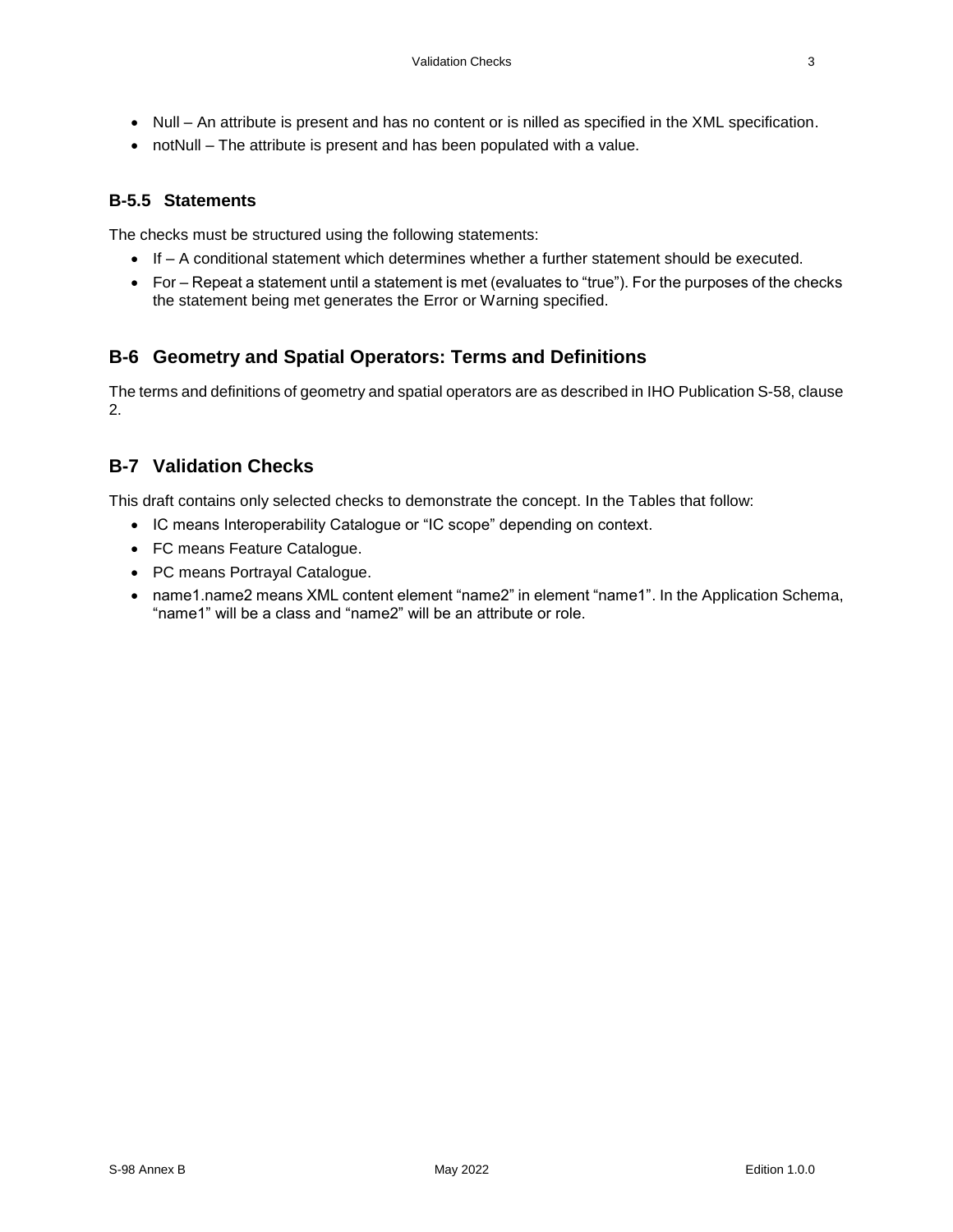Page intentionally left blank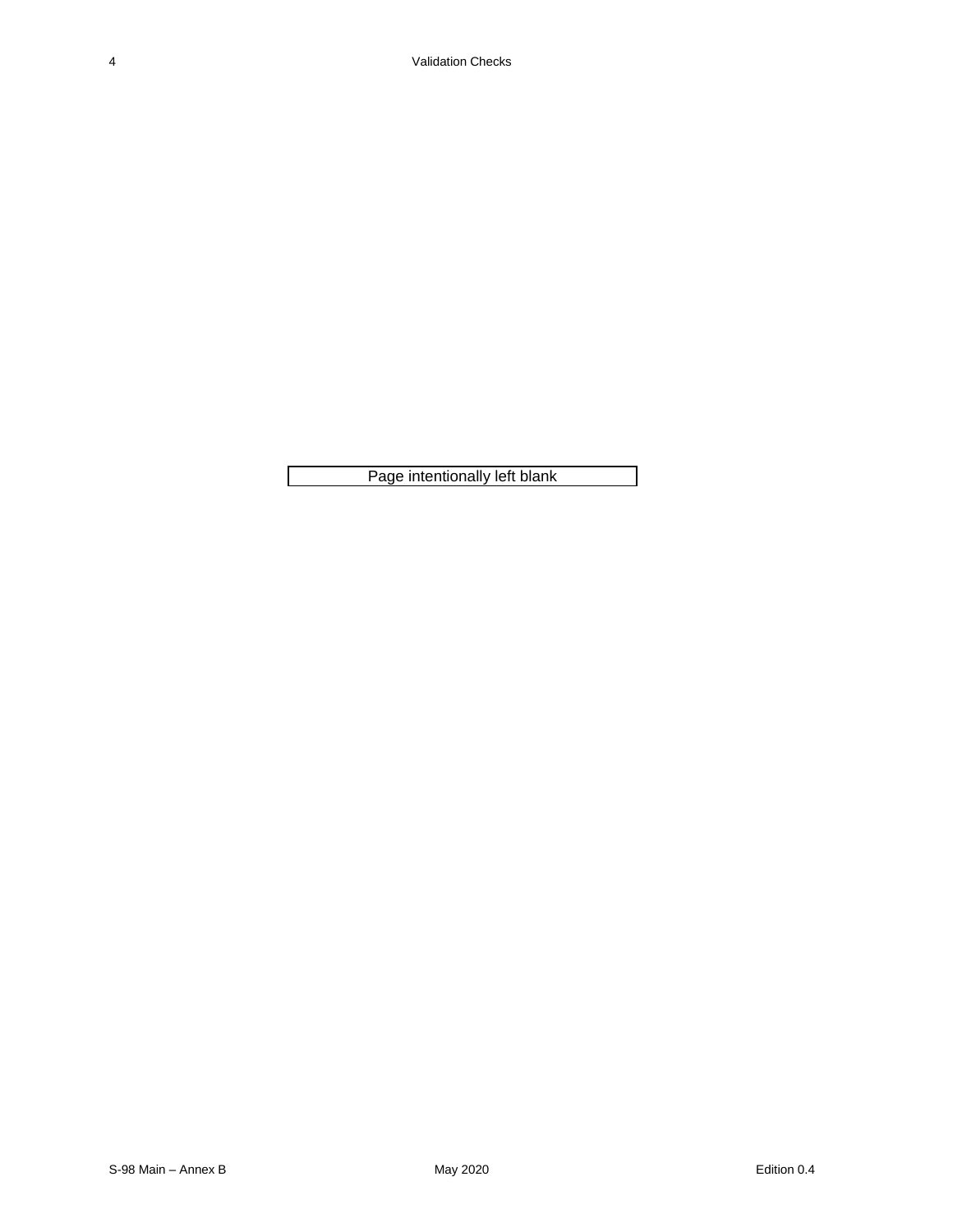# **B-7.1 Checks applicable to Interoperability Catalogues (IC scope)**

<span id="page-8-0"></span>

| <b>Quality measure</b>                                | <b>Check</b>                                          | <b>Check description</b>                                                                                                             | <b>Check Message</b>                                         | <b>Check solution</b>                          | <b>Conformity</b>                             | Cat.         |  |
|-------------------------------------------------------|-------------------------------------------------------|--------------------------------------------------------------------------------------------------------------------------------------|--------------------------------------------------------------|------------------------------------------------|-----------------------------------------------|--------------|--|
|                                                       | no.                                                   |                                                                                                                                      |                                                              |                                                | (X-N.n means clause N.n in<br>Part X of S-98) |              |  |
|                                                       |                                                       | <b>Checks for Interoperability Catalogues of all levels</b>                                                                          |                                                              |                                                |                                               |              |  |
| Completeness /<br>omission                            | X0001                                                 | IF there is no file<br>098CCCCDICTIONARY.XML in the<br><b>Exchange Set</b>                                                           | Dictionary file with<br>list of products must<br>be included | Add products<br>dictionary file                | Main-4.1.1; Main-11                           | C            |  |
|                                                       | X0002                                                 |                                                                                                                                      |                                                              |                                                |                                               |              |  |
|                                                       |                                                       |                                                                                                                                      | <b>Checks for Level 1 Interoperability Catalogues</b>        |                                                |                                               |              |  |
| Completeness /<br>omission                            | A0001                                                 | IF the value of attribute S100_IC_<br>InteroperabilityCatalogue.interoperability<br>Level is not 1                                   | Interoperability<br>Level must be 1 in<br>Level 1 catalogues | Correct<br>interoperability Level<br>attribute | A-3.3, item 4                                 | $\mathsf{C}$ |  |
|                                                       |                                                       |                                                                                                                                      |                                                              |                                                |                                               |              |  |
|                                                       | <b>Checks for Level 2 Interoperability Catalogues</b> |                                                                                                                                      |                                                              |                                                |                                               |              |  |
|                                                       |                                                       |                                                                                                                                      |                                                              |                                                |                                               |              |  |
|                                                       |                                                       |                                                                                                                                      | <b>Checks for Level 3 Interoperability Catalogues</b>        |                                                |                                               |              |  |
| Completeness /<br>omission                            | C                                                     | If the IC contains an<br>S100_IC_HybridFeature element with<br>outputproduct=HYBRID but there is no<br>hybrid FC in the Exchange Set | Hybrid FC is<br>missing                                      | Add Hybrid FC                                  | Logical consistency                           | $\mathsf{C}$ |  |
|                                                       |                                                       |                                                                                                                                      |                                                              |                                                |                                               |              |  |
| <b>Checks for Level 4 Interoperability Catalogues</b> |                                                       |                                                                                                                                      |                                                              |                                                |                                               |              |  |
|                                                       |                                                       |                                                                                                                                      |                                                              |                                                |                                               |              |  |